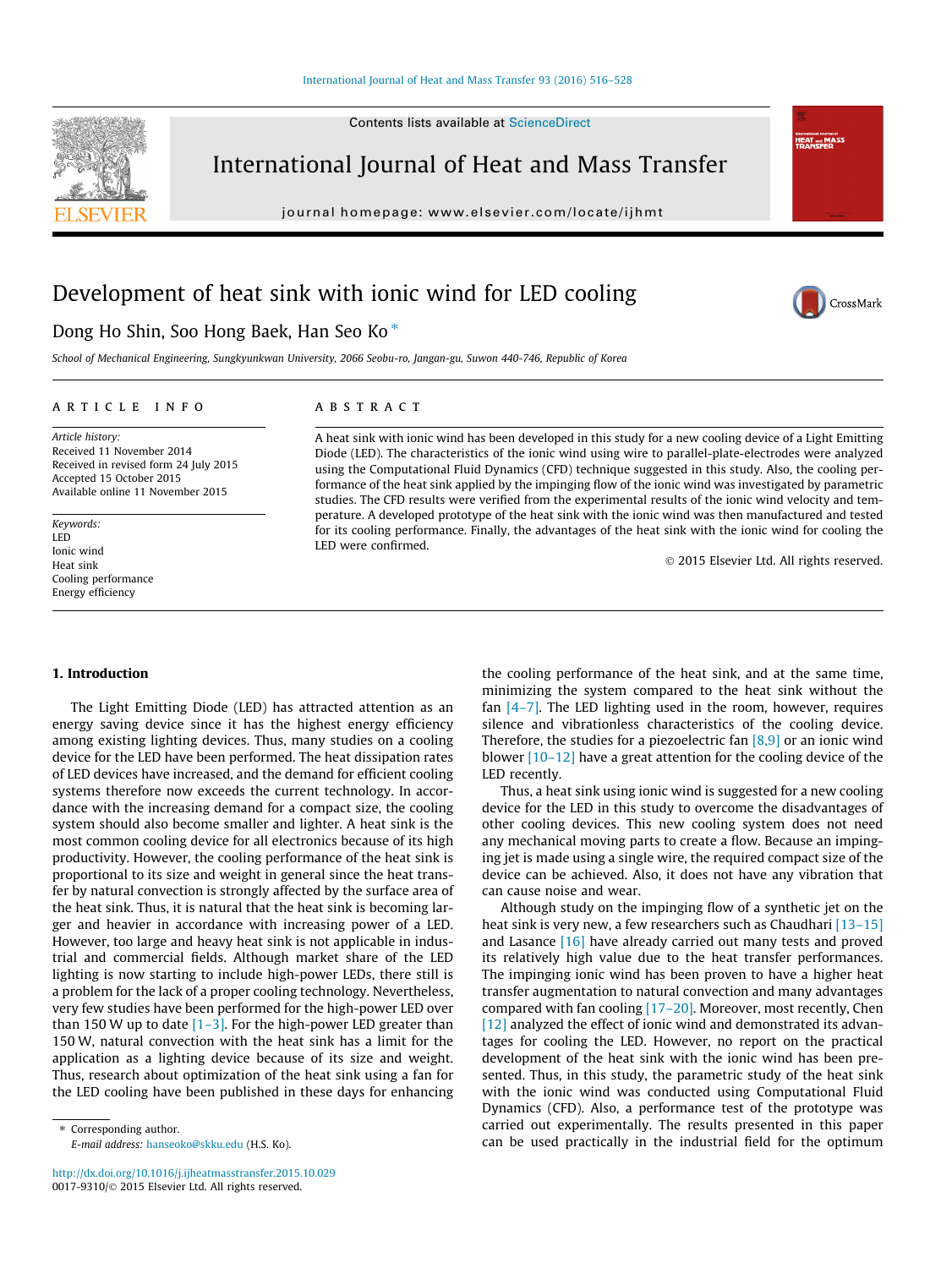#### Nomenclature

| Н<br>$h_e$<br>$T_s$<br>$T_\infty$<br>$\rho$<br>u<br>V<br>Е<br>U | pressure<br>heat transfer coefficient<br>enthalpy<br>surface temperature<br>ambient temperature<br>density of air<br>velocity of ionic wind<br>applied voltage<br>applied electric field intensity<br>velocity vector of flow | q<br>$\epsilon$<br>$R_i$<br>$R_c$<br>D<br>К<br>$\mu_{t}$ | space charge density<br>dielectric permittivity<br>ionization zone radius<br>curvature of discharge electrode<br>diffusivity of ions<br>ion mobility<br>eddy viscosity |
|-----------------------------------------------------------------|-------------------------------------------------------------------------------------------------------------------------------------------------------------------------------------------------------------------------------|----------------------------------------------------------|------------------------------------------------------------------------------------------------------------------------------------------------------------------------|
|-----------------------------------------------------------------|-------------------------------------------------------------------------------------------------------------------------------------------------------------------------------------------------------------------------------|----------------------------------------------------------|------------------------------------------------------------------------------------------------------------------------------------------------------------------------|

design of an ionic wind generator with the heat sink. The results of the impinging ionic wind with the developed heat sink are expected to have practical utility.

#### 2. Theoretical background

#### 2.1. Generation of ionic wind

If the threshold electric field is applied between a wire (a discharge electrode) and a plate electrode (collecting electrodes), a corona discharge occurs at the wire. From this local discharge at the wire, air molecules are ionized into ions and electrons. The charged ions and electrons then move in opposite directions due to their polarity as space charges. Positive ions moved to the plate electrode after positive voltage was applied on the wire in this study. During this travel, heavy ions impact with air molecules to transfer an inertia force. From the collision between accelerated ions and air molecules, flow can be generated, known as ionic wind or corona wind.

#### 2.2. Numerical study

To find out the velocity of the ionic wind according to the position of the wire, three pre-coded models such as 'transport of diluted species', 'electrostatics' and 'laminar flow' in 'Comsol Multiphysics 4.3' were used. And 'Ansys CFX 13' was used to calculate the temperature of the heat sink according to various conditions of the ionic wind since it provided a parametric study mode for the three-dimensional analysis of the heat transfer in the heat sink. Firstly, the average outlet velocity of the ionic wind by various conditions was calculated at 10 mm away from the plate-electrodes, where the cooling-target would be placed, by using 'Comsol Multiphysics.' And then, 'Ansys' was used for calculating the heat transfer mechanism of the forced convection with the ionic wind. In that case, the flow was applied as the ionic wind from the electrodes with the proper boundary conditions to obtain the same average velocity, which was calculated by 'Comsol.'

The calculation domain of the ionic wind can be divided into an ionization zone and a drift zone. In the ionization zone, all the mechanisms that involve generating space charges and emerging from the boundary of the ionization zone are considered. Moreover, the space charges transfer their momentum inertia to the air molecules to create a flow in the drift zone. All governing equations explained in this paper were considered only in the drift zone. Using the present simulation method, proper boundary conditions were set on the surface of the ionization zone to consider the generated space charge density.

The electric field  $E$  is given by Eq.  $(1)$ .

$$
E = -\nabla V \tag{1}
$$

In addition, the electric potential  $V$  is obtained by solving the Poisson's equation as follows:

$$
\nabla^2 V = -\frac{q}{\epsilon} \tag{2}
$$

where V is the electric potential, q is the space charge density, and  $\epsilon$ is the dielectric permittivity of the free space. The initial space charge density was set up as an input boundary condition on the surface of the ionization zone. It was calculated using Eqs. (1) and (2) with some assumptions based on Kaptsov hypothesis [21] and Peek's law [22]. Using Kaptsov hypothesis, the electric field intensity on the boundary surface of the ionization zone is kept constant as the dielectric breakdown strength of air (30 kV/cm) after the corona discharge is initiated. In addition, the radius of the ionization zone can be calculated by following Peek's empirical formula.

$$
R_i = R_c \left( 1 + 2.62 \cdot \frac{10^{-2}}{\sqrt{R_c}} \right) \tag{3}
$$

where  $R_i$  is the ionization zone radius and  $R_c$  is the curvature of the discharge electrodes. Eq.  $(1)$  is substituted into Eq.  $(2)$  to solve the gradient using Eq.  $(3)$  and the electric field intensity on the surface of the ionization zone (30 kV/cm). Then, the initial space charge density can be calculated  $[23]$ . The calculated initial space charge density was set for the proper boundary condition on the wire in the CFD.

The momentum transfer between the moving space charges and the air molecules is defined by the charge transport equation as follows:

$$
\nabla \cdot (-D\nabla q - K\nabla Vq) + U \cdot \nabla q = 0 \tag{4}
$$

where *D* is the diffusivity coefficient of ions, *U* is the velocity of airflow, and K is the ion mobility in an electric field. The second term of Eq.  $(4)$  is the conduction force used to define the motion of the ions under the electric field relative to the total air flow, which is the main force used to make the momentum transfer mechanism. Since it has a predominant role in the momentum transfer mechanism, the other two terms (convection, diffusion) were ignored in this study. Thus, the current density generated by the moving space charges is reduced to the following form.

$$
J = KqE \tag{5}
$$

Since this system is assumed to be in a steady state condition, the current density should also be conserved using the following equation.

$$
\nabla \cdot \mathbf{J} = \mathbf{0} \tag{6}
$$

The evolution of the space charge density in the drift zone is reduced to the following form, by substituting Eq.  $(5)$  into Eq.  $(6)$ and solving the divergence using Eqs. (1) and (2) [23].